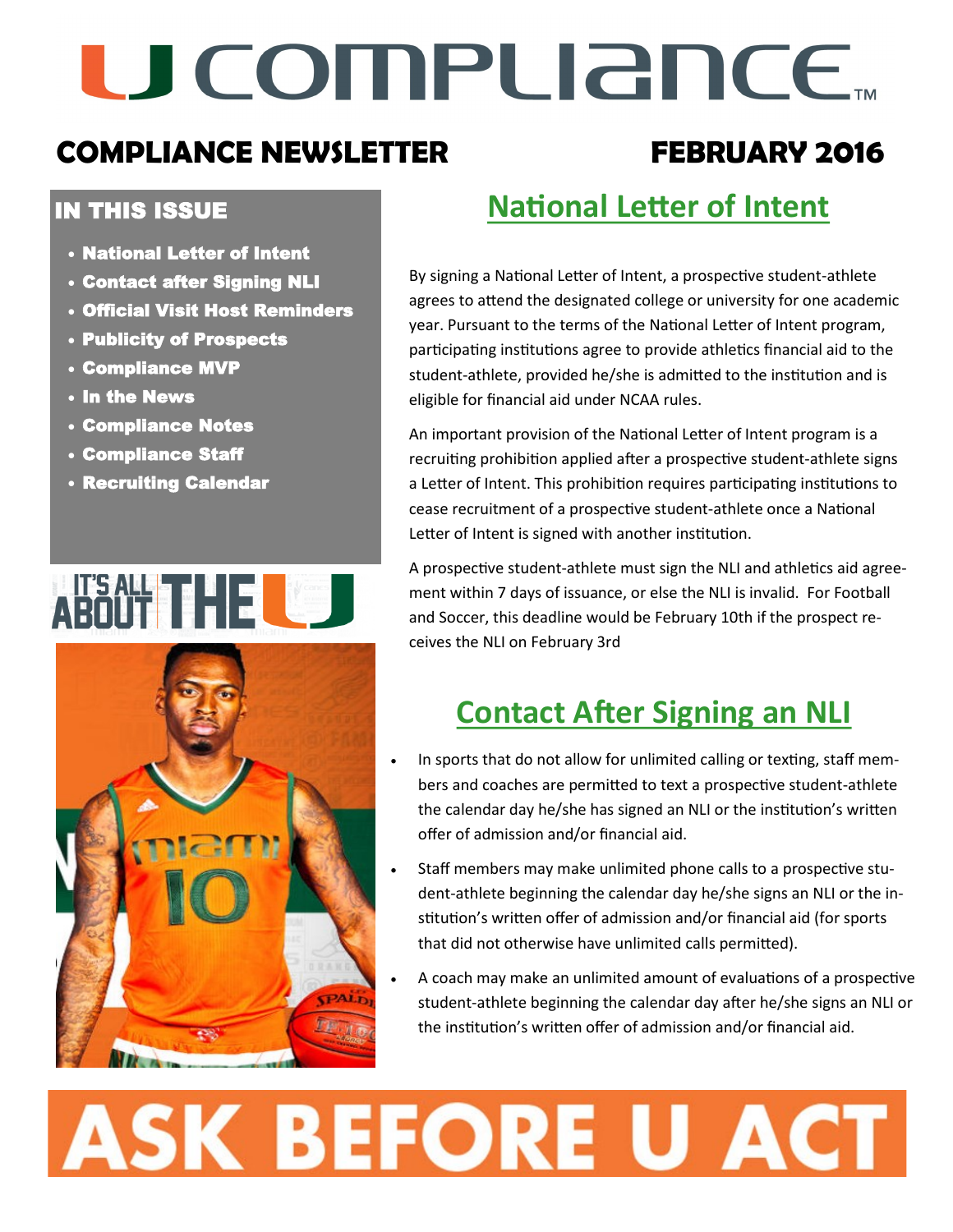# U COMPUANCE...

## **Student-Hosts on Official Visits**

- Only one student host may receive complimentary meals provided that they are accompanying the prospective student-athlete during an official visit.
- A student host is allotted a daily amount of money for entertainment purposes, which can only be used for the host and prospect. This student host entertainment money amounts to **\$40** per day with up to an additional **\$20** per day for added prospects.
- The following activities are strictly prohibited while on an official visit:
	- Underage consumption of alcohol;
	- Use of drugs or sex for recruiting players;
	- Any activities that violate criminal law;
	- Gambling or gaming activities; and
	- Attending any adult entertainment establishments.

#### **COMPLIANCE MVP**

This month's compliance MVP comes to us from the operations staff. We would like to thank Michael Turner for his involvement with and support of the compliance staff.



Michael Turner

## ABOOT THE LOD

## **Publicity of Prospective Student-Athletes**

Prior to signing a National Letter of Intent, financial aid agreement, or for walk-ons, being "verified," it is impermissible to publicize a prospective student-athlete. Until one of these actions has occurred, an institution may only confirm the recruitment of the prospective student-athlete. This means that an institution and its staff members are not permitted to "like" comments from or concerning prospective student-athletes on Facebook, "favorite" comments made by prospective student-athletes on Twitter or Instagram, "retweet" comments made by prospective student-athletes on twitter, or tag prospective student-athlete in any form of social media posting, until that individual has signed with the University of Miami, or been "verified."

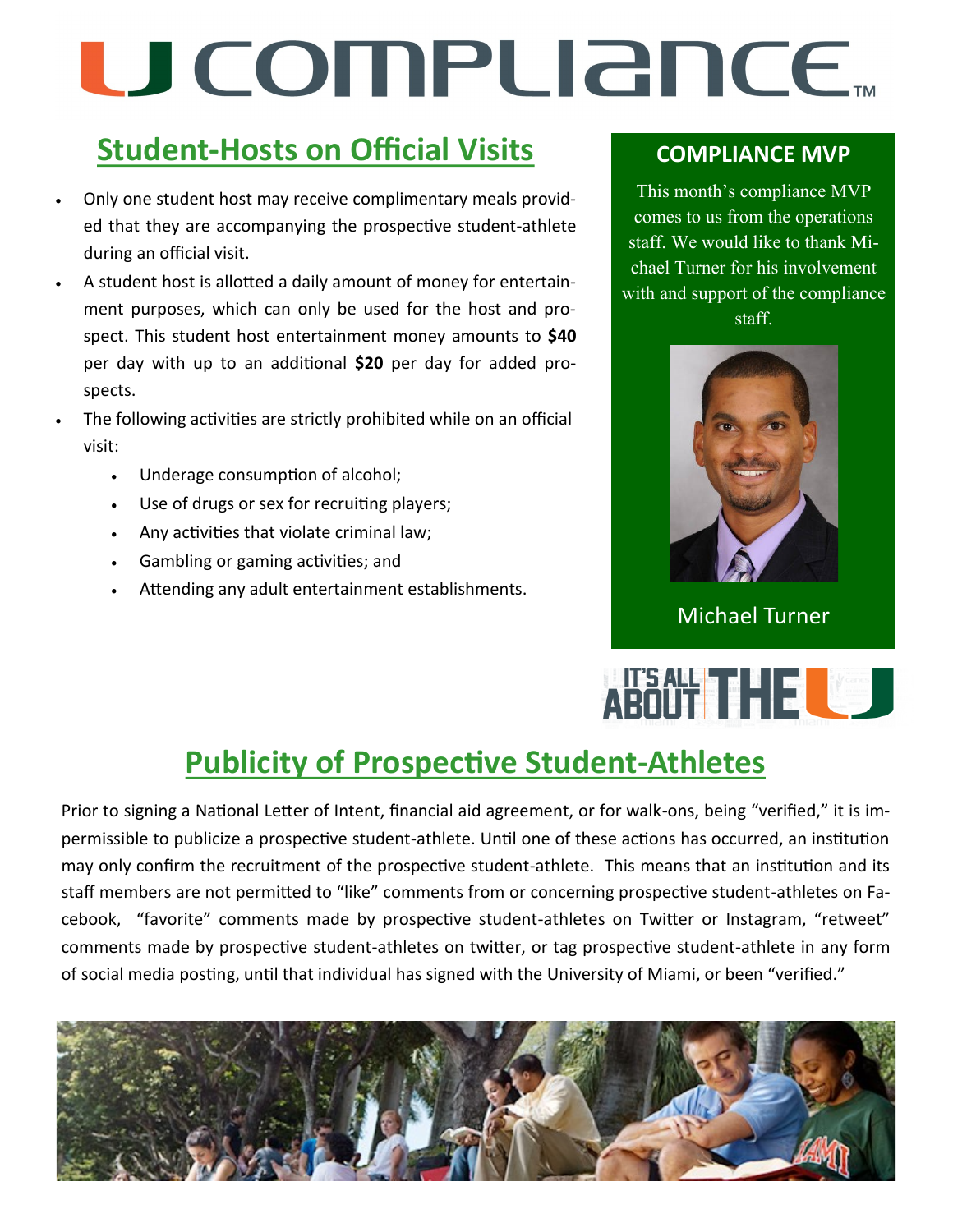# U COMPLIANCE.

#### **COMPLIANCE NOTES**

Each institutional staff member is required to complete a compliance new hire orientation, attend a compliance annual staff review, and attend a department -specific compliance rules education session each semester.



#### **COMPLIANCE STAFF**

**Craig Anderson**  Senior Associate Athletic Director for **Compliance** craig.anderson@miami.edu | ext. 5542

**Dan Raben**  Assistant Athletic Director for **Compliance** d.raben1@miami.edu | ext. 8457

#### **Sheri Dooley**

Associate Compliance Director, Student Services s.dooley@miami.edu | ext. 4428

**Megan Klein** Assistant Compliance Director, **Monitoring** megan.klein@miami.edu | ext. 8232

**Scott Cypen** Assistant Compliance Director, Monitoring TBD | ext. 2844

#### **In the News: University of Missouri**

The University of Missouri has been working collaboratively with the NCAA for over a year to review potential violations within their men's basketball program. Through this initial investigation, it appeared there had been violations dating back to 2011.

The violations involve impermissible benefits from donors to student athletes and prospects, their families, and recruiting contact violations. A specific donor was involved in providing benefits through a summer internship program, which the student athletes and prospect were receiving pay for work that was not performed. The athletes also received benefits in conjunction with the program, including iPads, cash, housing, transportation, and meals. A second donor was involved in providing discounted rates for a local hotel that was not available to the general public. In addition to the benefit, a Missouri basketball manager was aware of the violations and did not report them.

The former associate head men's basketball coach assisted in the relocation of a prospect by provided his phone number to a donor. Although he was paying the going rate for the rental housing, the arranged relationship between the prospect and the donor is impermissible. Lastly, the first donor mentioned previously had multiple impermissible recruiting contacts with a prospect, while also paying for meals for his non-scholastic coach.

Although the investigation is still currently with the NCAA, the university has self imposed the following penalties:

- Restitution and withholding from competition for impermissible benefits received by student-athletes was imposed as necessary.
- The former associate head men's basketball coach was prohibited from off-campus recruiting for a period of three months while the review process was underway.
- The university permanently disassociated Representative #1, prohibiting him from receiving tickets, making donations or otherwise representing the university.
- The university disassociated Representative #2 for a period of two years, prohibiting him from receiving tickets, making donations or otherwise representing the university.
- The university vacated all wins from the 2013-14 season.
- The university self-imposed the loss of one men's basketball scholarship in 2015-16 and an additional scholarship loss to be incurred no later than the 2017-18 season.